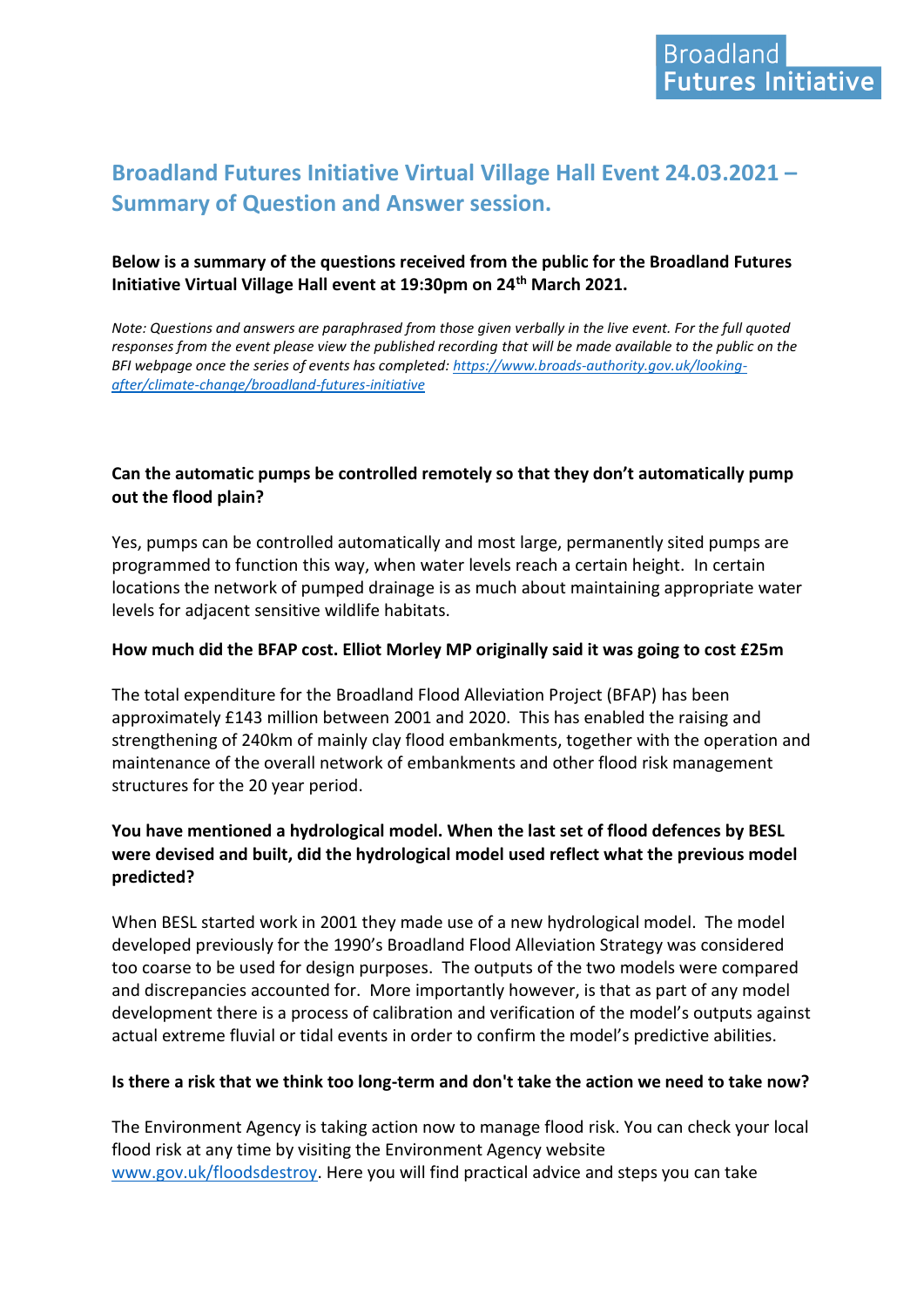before, during and after a flood. You can also sign up for free flood warnings either on the above website or by calling Floodline on 0345 988 1188.

Flooding events over the Christmas period 2020 have also highlighted the vulnerability of the BFI plan area and unfortunately climate change will increase the risk of future flooding. We appreciate the distress and concern caused for some people and the desire to see immediate action in response. However, the factors influencing flooding within the BFI plan area are complex. Also it is a place with many valued features that are of importance locally, nationally and internationally. Working in collaboration with all those who have a stake or interest in the area we need to agree what the priorities are in seeking to manage flood risk. When considering different possible management interventions we need to understand what the likely effects of these will be in order to avoid unintended detrimental consequences that we would regret in future. Through this process we will identify possible actions for implementation in the short, medium and long term. We strongly believe having such a strategic approach to better manage and improve our collective resilience to climate change and flooding events can only happen when we work together, and that is why Initiatives such as the BFI are so important for our local communities now and in the future.

# **Is it possible that the frequency of pumping the dykes back into the Main river system will be considered when Flooding initiatives are decided? When the rivers are high why are the marshes not allowed to flood? They are flood plains!**

There are approximately 60 pumps operated by the Internal Drainage Boards that provide day to day drainage and water level management for the low lying marshes. The pumps would also evacuate any flood water in the event of the river flood embankments being over topped. This network of pumps is represented in the hydrological modelling with respect flood evacuation of the marshes and the contribution of water to the rivers.

The idea of allowing certain marshes to flood in a controlled manner to prevent flooding elsewhere is an established practice, the term washland or flood storage area being used for such land. During the development of the 1990's Broadland Flood Alleviation Strategy one of the options considered for the rivers Yare and Waveney was the use of Haddiscoe Island as a washland. It was envisaged that half of the island would be used to store flood water on a frequent basis (i.e. several times a year), the remaining part of the island very infrequently (10% annual probability). A key consideration for washlands to work best is their location within the river system. The frequency of flooding will affect how the land can be used between times, but it may be an opportunity for creating new wetland habitats of ecological value.

## **How will flooding initiatives affect the existing riverside properties that have the flood wall/ flood defences behind them? These include properties at Wroxham, Horning, Brundall, Potter Heigham and so on. These properties are on the flood plain.**

Managing future flood risk to properties, regardless of their location within the BFI plan area, is a key aim of our strategy. There is no one size fits all when it comes to flood risk and it is likely that a range of options will be required, in different places and circumstances.